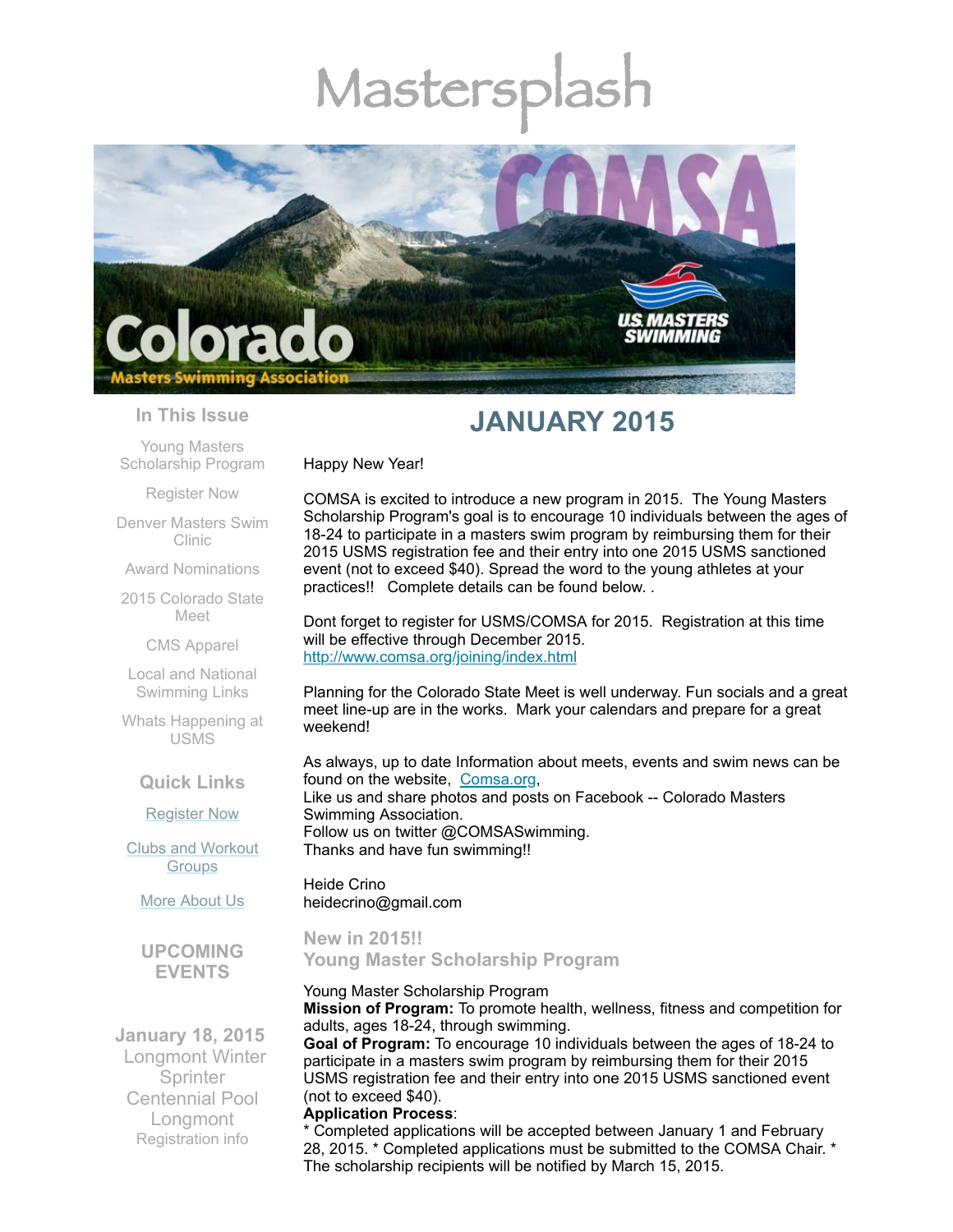**February 3, 2015** Mastering Masters **[Registration](https://www.clubassistant.com/club/clinics.cfm?c=1279)** 

**February 7&8**  Denver Masters Swim Clinics [swimmin4fun@msn.com](mailto:swimmin4fun@msn.com)

**February 8, 2015**

4th Annual Rock Classic Masters Swim Meet Castle Rock Recreation Center info and [registration](https://ti.to/rock-tri-club/rock-classic-2015)

**February 14, 2015** Loveland Sweetheart Meet Loveland, CO info and [registration](http://www.comsa.org/events/2015Pool/2015Sweetheart.pdf)

**March 27-29, 2015** Colorado Masters State Meet VMAC Thornton, CO meet info and [registration](https://www.clubassistant.com/club/meet_information.cfm?c=1279&smid=6143)

More [Information](http://www.comsa.org/)

local swimming related events. all participants are USMS registered.

> Find all details about registration here: <http://www.comsa.org/joining/index.html>

<span id="page-1-1"></span>**Denver Masters Swim Clinic February 7 & 8, 2015**

Denver Masters Swim Clinics February 7, 2015 (Backstroke) February 8, 2015 (Turns)

**[Contact](mailto:heidecrino@gmail.com?)** 

**Requirements:** The individual must be new to USMS. **COMSA Process:** Processes for certain fees shall be as follows: \* COMSA/USMS Registration Fees: COMSA Registrar will be notified of scholarship recipients from the COMSA Chair. Scholarship recipients shall write 'Young Master Scholarship' on the registration sent to the COMSA Registrar and send no money. \* Meet Entry Fees: Scholarship recipients shall submit meet entry receipt to COMSA Chair for reimbursement. This amount must not exceed \$40. \* Open Water Events: Scholarship recipients shall submit event entry receipt to COMSA Chair for reimbursement.

**[Application](https://mlsvc01-prod.s3.amazonaws.com/97cb2c13201/7b0e8b3f-a4e2-4d7f-b92b-766b33b59eff.pdf)** 

# <span id="page-1-0"></span>**Register now for 2015 USMS/COMSA**

This amount must not exceed \$40.

Registration in United States Masters Swimming and the Colorado Masters Swimming Association is based upon a calendar year (not from the time you register). Registration fees are \$45 (January 1-December 31). The registration period for each calendar year starts on November 1, with memberships expiring on December 31 of the following year (14 months). Your membership in USMS/COMSA includes:

SWIMMER magazine, the official publication of United States Masters Swimming. Content is directly related to all areas of swimming for adults. The Master Splash newsletter, the official publication of COMSA, announces

Secondary insurance coverage, which covers all workouts and events where

Opportunity to participate in local, national and international competitions as well as open water swims, and clinics.

Clinics will include video analysis of your swimming and personal feedback on your technique by James Hansen, Denver Masters Associate Coach, and Visiting Clinician.

Time each for each clinic: 3:00-5:00pm Cost \$40.00 for anyone \$35.00 for registered COMSA or Denver Masters Swimmers Contact Coach Andrew LeVasseur [swimmin4fun@msn.com](mailto:swimmin4fun@msn.com) to Reserve your spot today!

<span id="page-1-2"></span>**Lou Parker Coach of the Year and Jack Buchannan Service Award Nominations**

Award nominations are now being accepted.

**The Lou Parker Coach of the Year Award** was created in1986 to recognize outstanding coaching. Please nominate your coach if you feel they contribute to their team with respect to camaraderie, technical advice , motivation and support of team members.

**The Jack Buchannan Service Award** selection is based on contribution to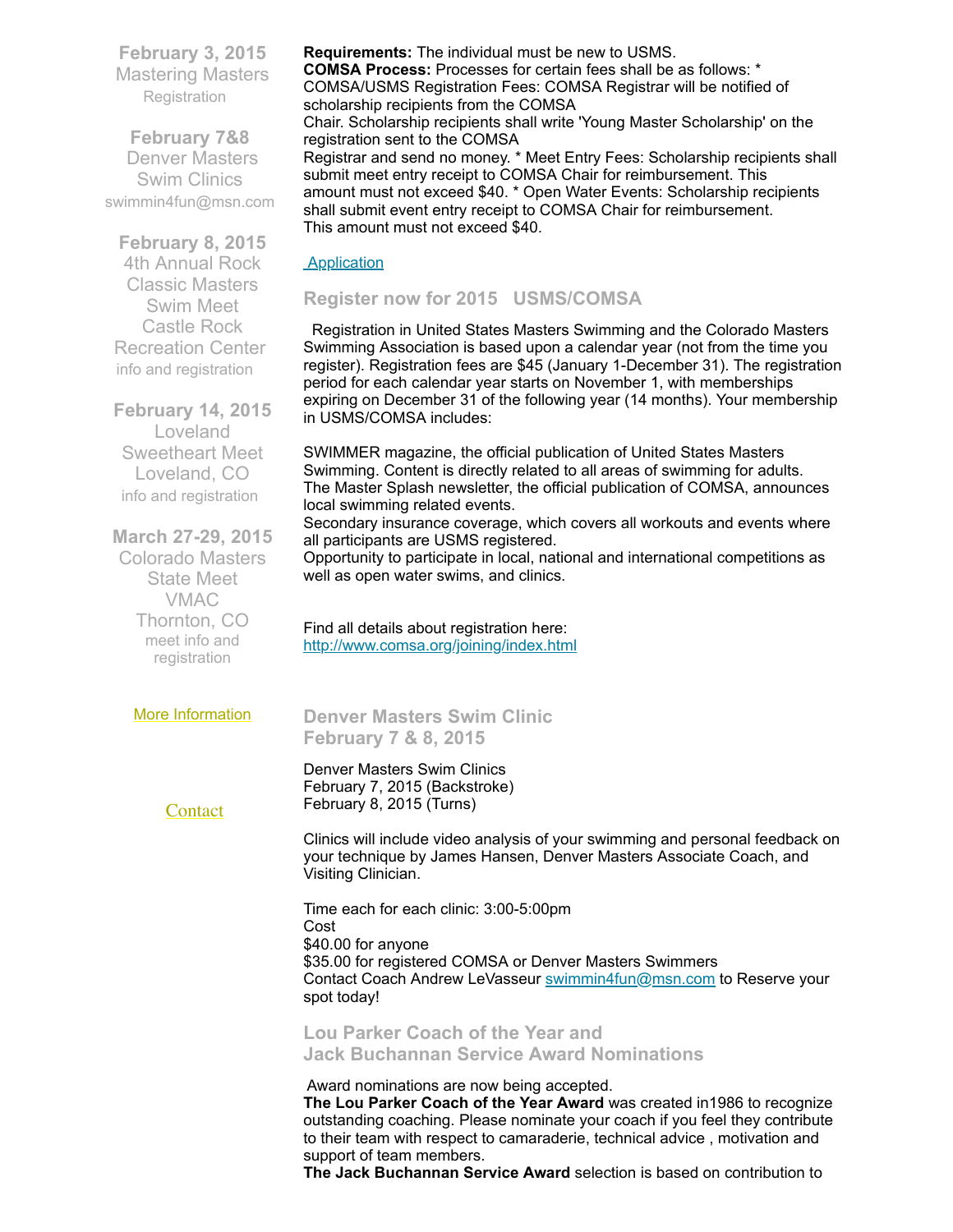Masters Swimming and COMSA.

**Award deadline March 6, 2015** [nomination](http://www.comsa.org/forms/2015Award%20Nomination%20Form.pdf) form Please submit form to Brian Hoyt bkhoyt [@gmail.com](mailto:bkhoyt@gmail.com)

<span id="page-2-0"></span>**2015 Colorado State Meet Veterans Memorial Aquatic Center Thornton**, CO **March 27-29, 2015**

#### **PLEASE JOIN COMSA FOR A SOCIAL SATURDAY AFTERNOON!**

Come mingle with fellow swimmers Saturday after the meet, as COMSA will be hosting a fun social at 3:00. Tickets are just \$10 and include heavy appetizers, beer and soft drinks. There is a limited supply of tickets so sign up early with registration to ensure your spot.

More info. regarding location to follow.

**EVENT SCHEDULE Friday, March 27, 2015 - Session 1 Warm-ups start at 12:00 PM - Meet Session starts at 1:00 PM** # Gender Event Mixed 1650 Y Free (Seeded slow to fast) Mixed 1000 Y Free (Seeded slow to fast) **Saturday, March 28, 2015 - Session 2 Warm ups start at 7:30 Meet Session starts at 8:45 AM** # Gender Event Women 500 Freestyle Men 500 Freestyle Women 200 Y Medley Relay Men 200 Y Medley Relay Women 200 Y Fly Men 200 Y Fly Women 50 Y Back Men 50 Y Back Women 100 Y Breast Men 100 Y Breast Women 200 Y IM Men 200 Y IM Women 400 Y Free Relay Men 400 Y Free Relay Women 50 Y Fly Men 50 Y Fly Women 200 Y Back Men 200 Y Back Women 100 Y Free Men 100 Y Free Mixed 200 Y Free Relay **Sunday, March 29, 2015 - Session 3 Warm-ups start at 7:30 AM - Meet Session starts at 8:30 AM** # Gender Event Women 400 Y IM Men 400 Y IM Women 200 Y Free Relay Men 200 Y Free Relay Women 200 Y Breast Men 200 Y Breast Women 50 Y Free Men 50 Y Free Women 100 Y Fly Men 100 Y Fly Women 800 Y Free Relay Men 800 Y Free Relay